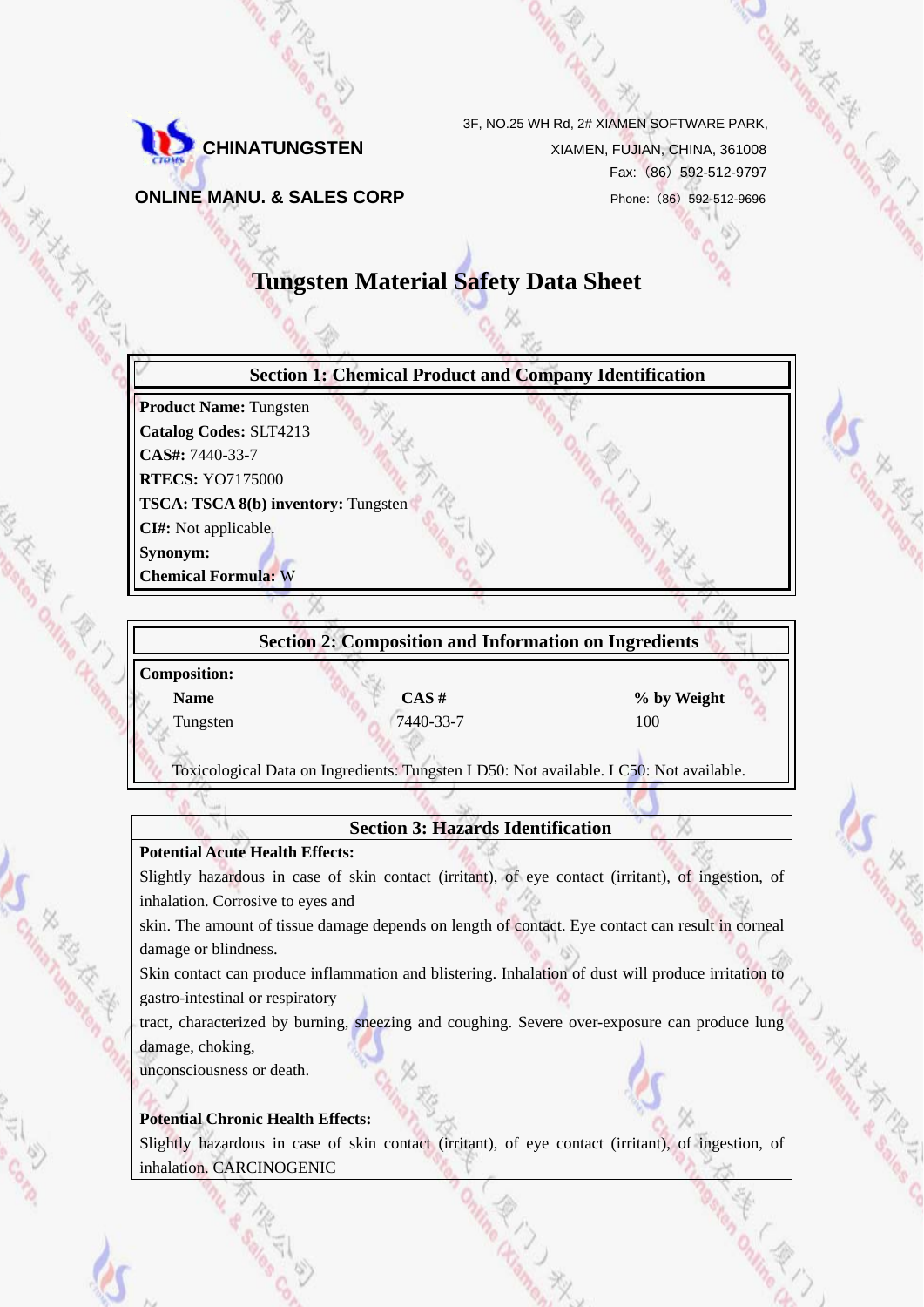EFFECTS: Not available. MUTAGENIC EFFECTS: Not available. TERATOGENIC EFFECTS: Not available.

DEVELOPMENTAL TOXICITY: Not available. Repeated exposure of the eyes to a low level of dust can produce eye irritation.

Repeated skin exposure can produce local skin destruction, or dermatitis. Repeated inhalation of dust can produce varying

degree of respiratory irritation or lung damage.

#### **Section 4: First Aid Measures**

**Eye Contact:** Check for and remove any contact lenses. Do not use an eye ointment. Seek medical attention.

#### **Skin Contact:**

If the chemical got onto the clothed portion of the body, remove the contaminated clothes as quickly as possible, protecting

your own hands and body. Place the victim under a deluge shower. If the chemical got on the victim's exposed skin, such

**as the hands :** Gently and thoroughly wash the contaminated skin with running water and non-abrasive soap. Be particularly

careful to clean folds, crevices, creases and groin. If irritation persists, seek medical attention. Wash contaminated clothing

before reusing.

#### **Serious Skin Contact:**

Wash with a disinfectant soap and cover the contaminated skin with an anti-bacterial cream. Seek medical attention.

Inhalation: Allow the victim to rest in a well ventilated area. Seek immediate medical attention. **Serious Inhalation:** 

Evacuate the victim to a safe area as soon as possible. Loosen tight clothing such as a collar, tie, belt or waistband. If

breathing is difficult, administer oxygen. If the victim is not breathing, perform mouth-to-mouth resuscitation. WARNING: It may

be hazardous to the person providing aid to give mouth-to-mouth resuscitation when the inhaled material is toxic, infectious or

corrosive. Seek immediate medical attention.

#### **Ingestion:**

Do not induce vomiting. Loosen tight clothing such as a collar, tie, belt or waistband. If the victim is not breathing, perform

mouth-to-mouth resuscitation. Seek immediate medical attention.

**Serious Ingestion:** Not available.

#### **Section 5: Fire and Explosion Data**

**Flammability of the Product:** May be combustible at high temperature.

**Auto-Ignition Temperature:** Not available.

**Flash Points:** Not available.

**Flammable Limits:** Not available.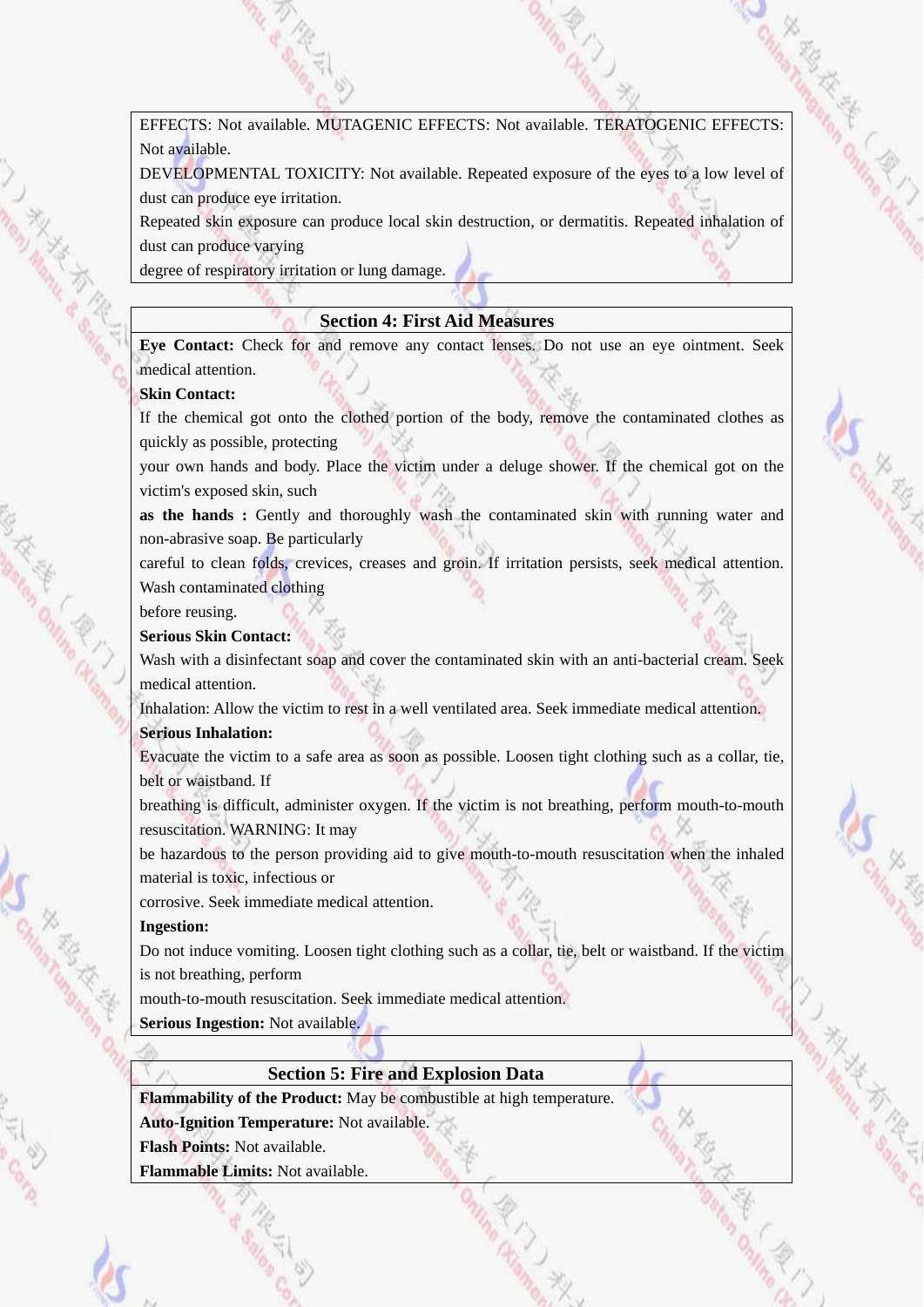**Products of Combustion:** Some metallic oxides.

**Fire Hazards in Presence of Various Substances:** Not available.

Explosion Hazards in Presence of Various Substances:

Risks of explosion of the product in presence of mechanical impact: Not available. Risks of explosion of the product in

**presence of static discharge:** Not available.

Fire Fighting Media and Instructions:

**SMALL FIRE:** Use DRY chemical powder. LARGE FIRE: Use water spray, fog or foam. Do not use water jet.

**Special Remarks on Fire Hazards:** Material in powder form, capable of creating a dust explosion.

**Special Remarks on Explosion Hazards:** Not available.

# **Section 6: Accidental Release Measures**

**Small Spill:** Use appropriate tools to put the spilled solid in a convenient waste disposal container. **Large Spill:** 

Corrosive solid. Stop leak if without risk. Do not get water inside container. Do not touch spilled material. Use water spray to

reduce vapors. Prevent entry into sewers, basements or confined areas; dike if needed. Eliminate all ignition sources. Call

for assistance on disposal. Be careful that the product is not present at a concentration level above TLV. Check TLV on the

MSDS and with local authorities.

#### **Section 7: Handling and Storage**

#### **Precautions:**

Keep container dry. Keep away from heat. Keep away from sources of ignition. Empty containers pose a fire risk, evaporate

the residue under a fume hood. Ground all equipment containing material. Do not breathe dust. Never add water to this

product Wear suitable protective clothing If you feel unwell, seek medical attention and show the label when possible.

#### **Storage:**

Keep container dry. Keep in a cool place. Ground all equipment containing material. Corrosive materials should be stored in a

separate safety storage cabinet or room.

# **Section 8: Exposure Controls/Personal Protection**

#### **Engineering Controls:**

Use process enclosures, local exhaust ventilation, or other engineering controls to keep airborne levels below recommended

exposure limits. If user operations generate dust, fume or mist, use ventilation to keep exposure to airborne contaminants

below the exposure limit.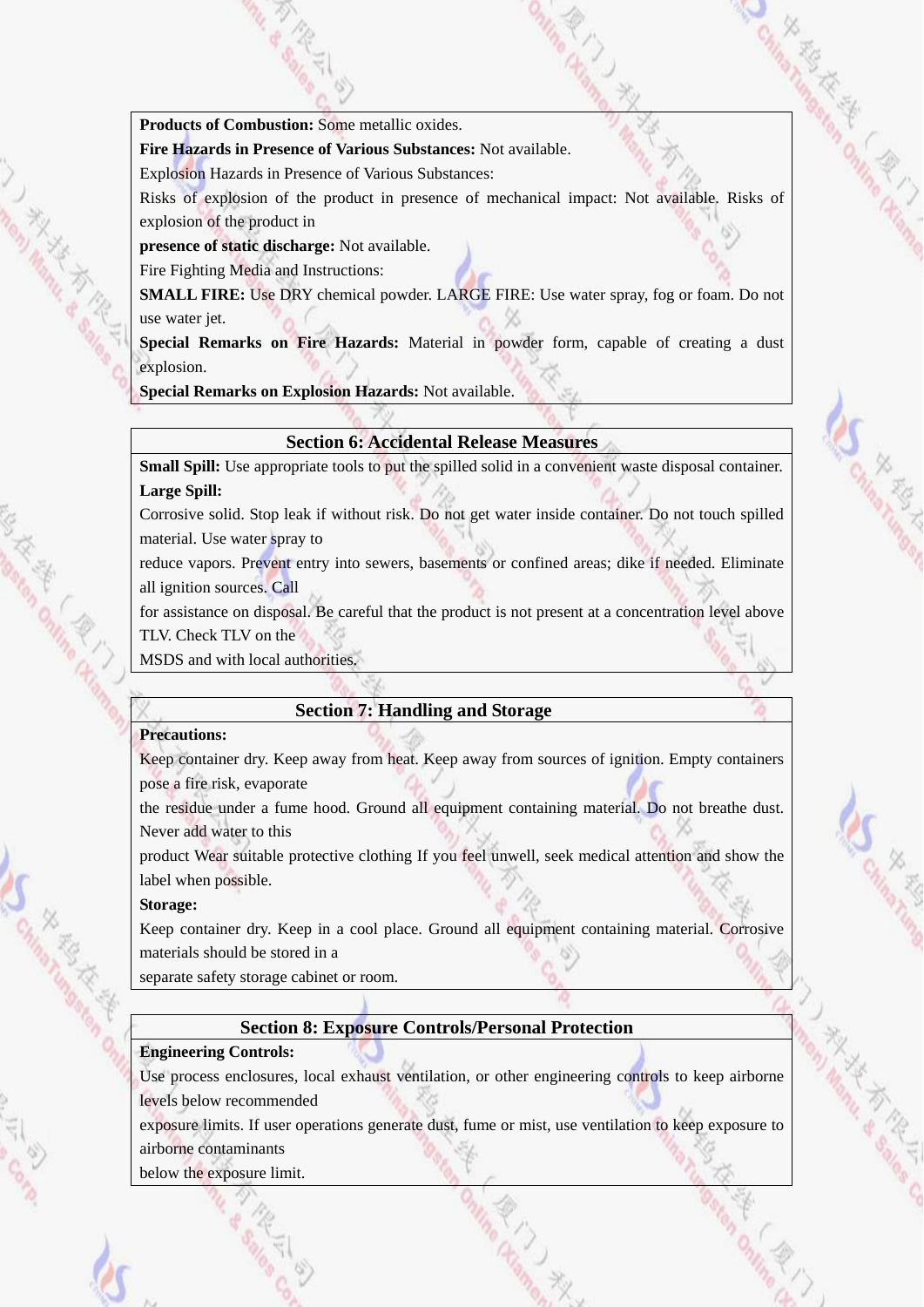# **Personal Protection:**

Personal Protection:<br>Splash goggles. Synthetic apron. Dust respirator. Be sure to use an approved/certified respirator or equivalent. Gloves.

# **Personal Protection in Case of a Large Spill:**

Splash goggles. Full suit. Dust respirator. Boots. Gloves. A self contained breathing apparatus should be used to avoid

inhalation of the product. Suggested protective clothing might not be sufficient; consult a specialist BEFORE handling this

product.

I Service Manuel R.

**SERIES STATES** 

**SS THE THE TANK THE SECOND CAR SERVICE** 

## **Exposure Limits:**

TWA: 5 CEIL: 10 (mg/m3) from ACGIH Consult local authorities for acceptable exposure limits

| <b>Section 9: Physical and Chemical Properties</b>      |  |
|---------------------------------------------------------|--|
| Physical state and appearance: Solid.                   |  |
| <b>Odor:</b> Not available.                             |  |
| Taste: Not available.                                   |  |
| Molecular Weight: 183.85 g/mole                         |  |
| Color: Not available.                                   |  |
| pH (1% soln/water): Not applicable.                     |  |
| Boiling Point: $5900^{\circ}$ C (10652°F)               |  |
| Melting Point: 3410°C (6170°F)                          |  |
| Critical Temperature: Not available.                    |  |
| <b>Specific Gravity:</b> 19.35 (Water = 1)              |  |
| Vapor Pressure: Not applicable.                         |  |
| Vapor Density: Not available.                           |  |
| Volatility: Not available.                              |  |
| Odor Threshold: Not available.                          |  |
| Water/Oil Dist. Coeff.: Not available.                  |  |
| Ionicity (in Water): Not available.                     |  |
| <b>Dispersion Properties: Not available.</b>            |  |
| Solubility: Insoluble in cold water.                    |  |
|                                                         |  |
| <b>Section 10: Stability and Reactivity Data</b>        |  |
| <b>Stability:</b> The product is stable.                |  |
| <b>Instability Temperature:</b> Not available.          |  |
| Conditions of Instability: Not available.               |  |
| Incompatibility with various substances: Not available. |  |
| <b>Corrosivity:</b> Non-corrosive in presence of glass. |  |
| Special Remarks on Reactivity: Not available.           |  |
| <b>Special Remarks on Corrosivity: Not available.</b>   |  |
| Polymerization: No.                                     |  |
|                                                         |  |
| <b>Section 11: Toxicological Information</b>            |  |
| Routes of Entry: Not available.                         |  |
|                                                         |  |